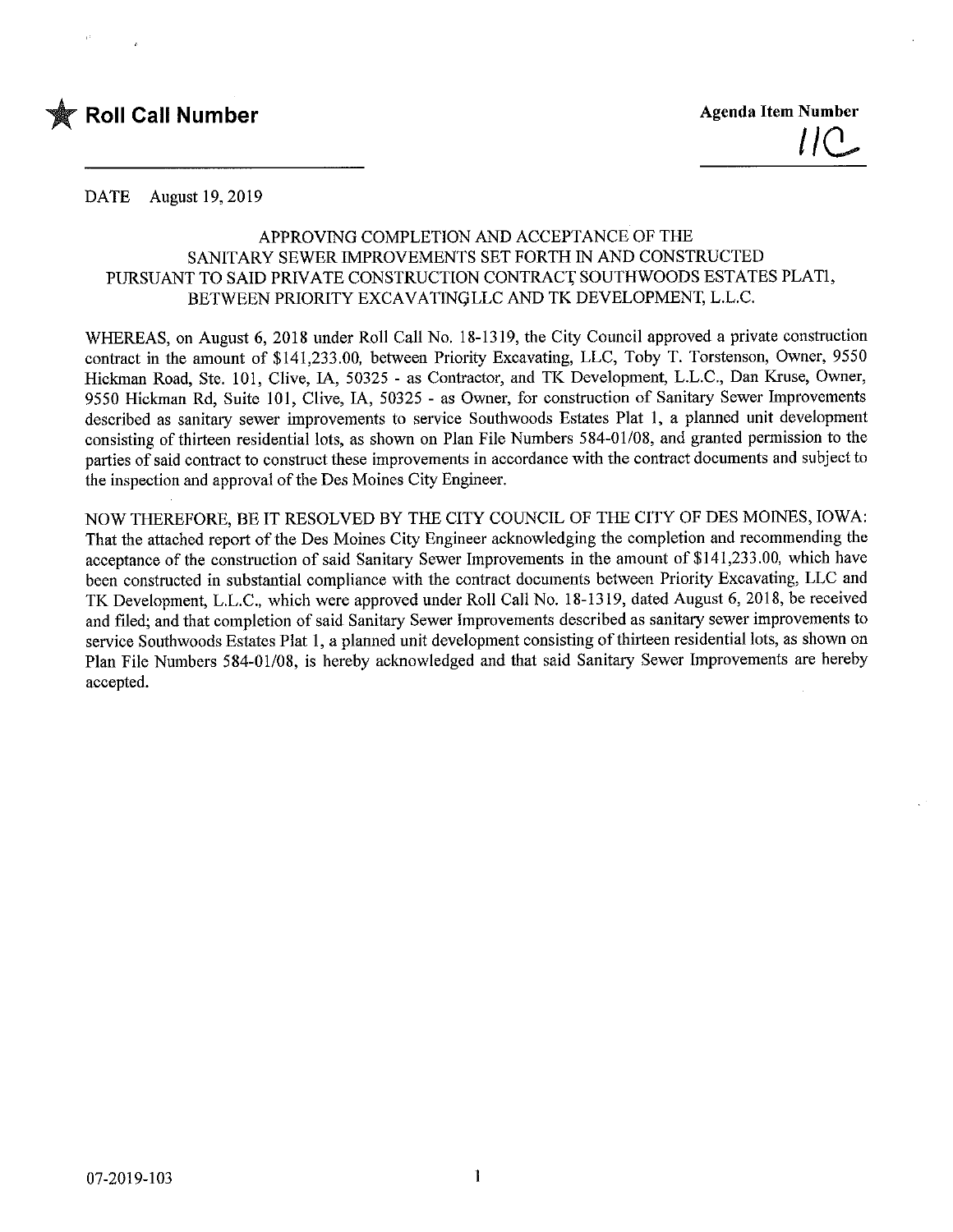

DATE August 19,2019

Activity ID 07-2019-103

Moved by to adopt.

FORM APPROVED:

Kathleen Vanderpool

Deputy City Attorney

Funding Source: All project costs are to be paid by the Owner(s), TK Development, L.L.C.

| <b>COUNCIL ACTION</b> | <b>YEAS</b> | <b>NAYS</b> | <b>PASS</b> | <b>ABSENT</b>   |
|-----------------------|-------------|-------------|-------------|-----------------|
| <b>COWNIE</b>         |             |             |             |                 |
| <b>BOESEN</b>         |             |             |             |                 |
| <b>COLEMAN</b>        |             |             |             |                 |
| <b>GATTO</b>          |             |             |             |                 |
| <b>GRAY</b>           |             |             |             |                 |
| <b>MANDELBAUM</b>     |             |             |             |                 |
| WESTERGAARD           |             |             |             |                 |
| <b>TOTAL</b>          |             |             |             |                 |
| <b>MOTION CARRIED</b> |             |             |             | <b>APPROVED</b> |
|                       |             |             |             |                 |

I, Diane Rauh, City Clerk of said City Council, hereby certify that at a meeting of the City Council, held on the above date, among other proceedings the above was adopted.

IN WITNESS WHEREOF, I have hereunto set my hand and affixed my seal the day and year first above written.

Mayor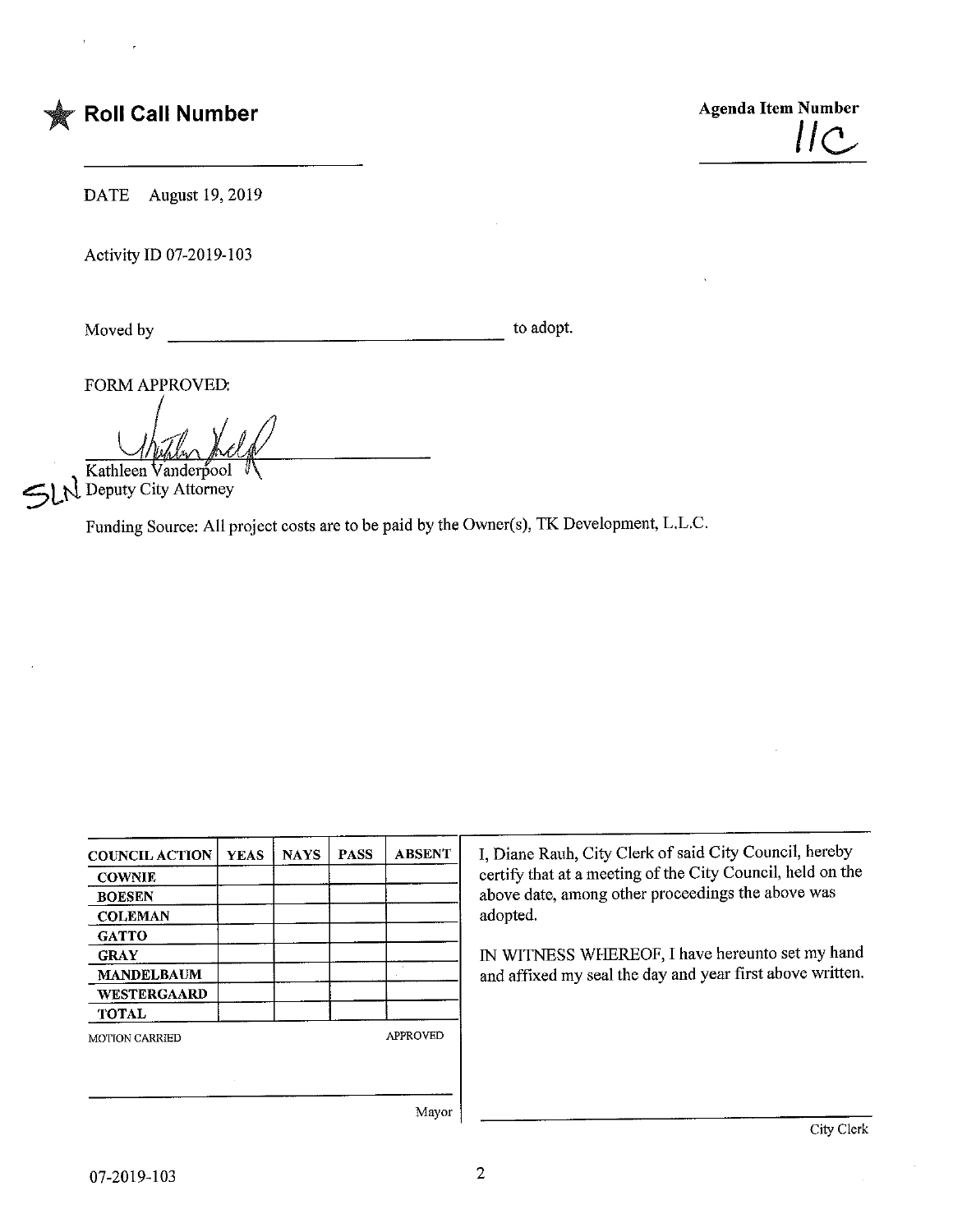SOUTHWOODS ESTATES PLAT 1 ACTIVITY ID PAVING 06-2019-102 SANITARY SEWER 07-2019-103 STORM SEWER 08-2019-103



 $1/C$ 

file-dates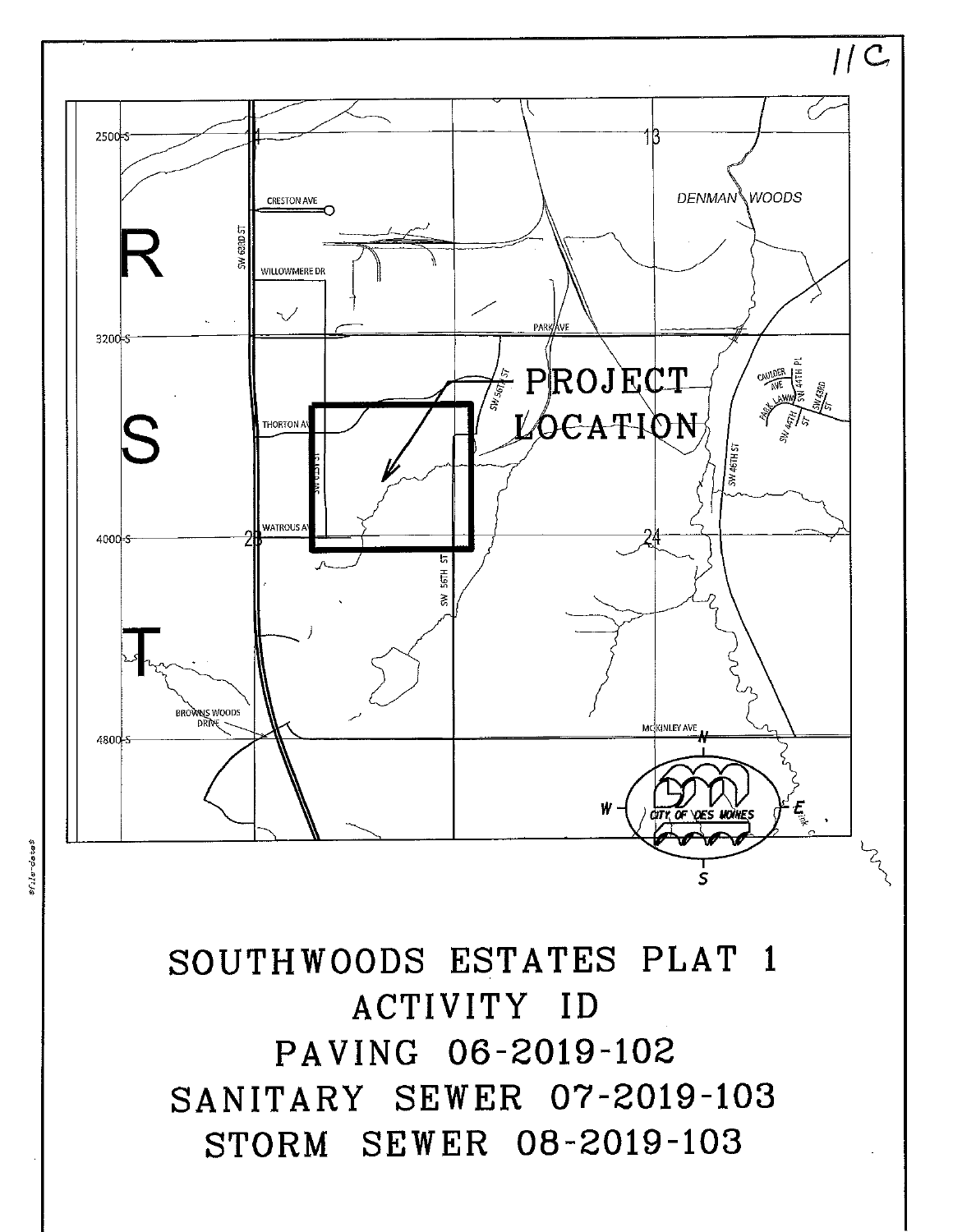August 19, 2019



## CERTIFICATION OF COMPLETION

#### AGENDA HEADING:

Approving completion and recommending acceptance of the Private Construction Contract for Sanitary Sewer Improvements Southwoods Estates Plat 1, between Priority Excavating, LLC and TK Development, L.L.C.

#### SYNOPSIS:

Approve the Des Moines City Engineer's Certification of Completion, acknowledge the completion and accept construction of said improvement.

#### FISCAL IMPACT

#### Amount: \$141,233.00 As-Built Contract Cost

Funding Source: No Cost to the City of Des Moines; all costs are to be paid by the Owner, TK Development, L.L.C.

### CERTIFICATION OF COMPLETION:

On August 6, 2018, under Roll Call No. 18-1319, the City Council approved a private construction contract in the amount of \$141,233.00, between Priority Excavating, LLC, Toby T. Torstenson, Owner, 9550 Hickman Road, Ste. 101, Clive, IA 50325 - as Contractor, and TK Development, L.L.C., Dan Kruse, Owner, 9550 Hickman Rd, Suite 101, Clive, IA, 50325 - as Owner, for construction of Sanitary Sewer Improvements described as sanitary sewer improvements to service Southwoods Estates Plat 1, a planned unit development consisting of thirteen residential lots, as shown on Plan File Numbers 584-01/08, and granted permission to the parties of said contract to construct these improvements in accordance with the contract documents and subject to the inspection and approval of the Des Moines City Engineer.

I hereby certify that the construction of said Sanitary Sewer Improvements described as sanitary sewer improvements to service Southwoods Estates Plat 1, a planned unit development consisting of thirteen residential lots, as shown on Plan File Numbers 584-01/08, Activity ID 07-2019-103, has been completed in substantial compliance with the contract documents between Priority Excavating, LLC and TK Development, L.L.C., which were approved under Roll Call No. 18-1319, dated August 6, 2018 and I hereby recommend that the above Sanitary Sewer Improvements be accepted.

City Hall • 400 Robert D. Ray Drive • Des Moines • Iowa • 50309-1891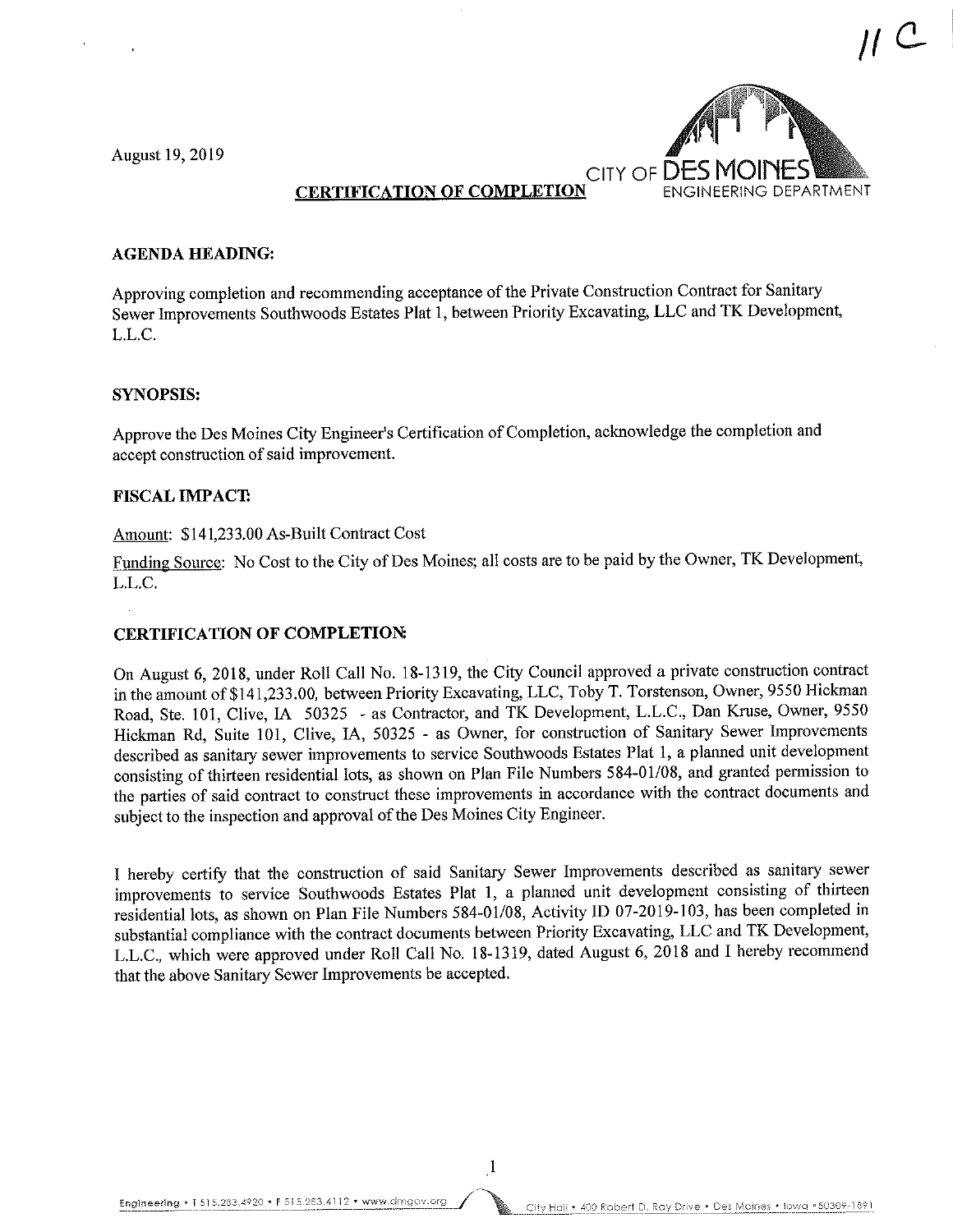$\hat{\mathcal{L}}$ 

I further certify that the amount of completed Sanitary Sewer Improvements is \$141,233.00.

Atever 2 Nuler RD

 $\sim 10^7$ 

 $\frac{1}{2}$  ,  $\frac{1}{2}$  ,  $\frac{1}{2}$  ,  $\frac{1}{2}$ 

Steven L. Naber, P.E. Des Moines City Engineer

 $\sim$